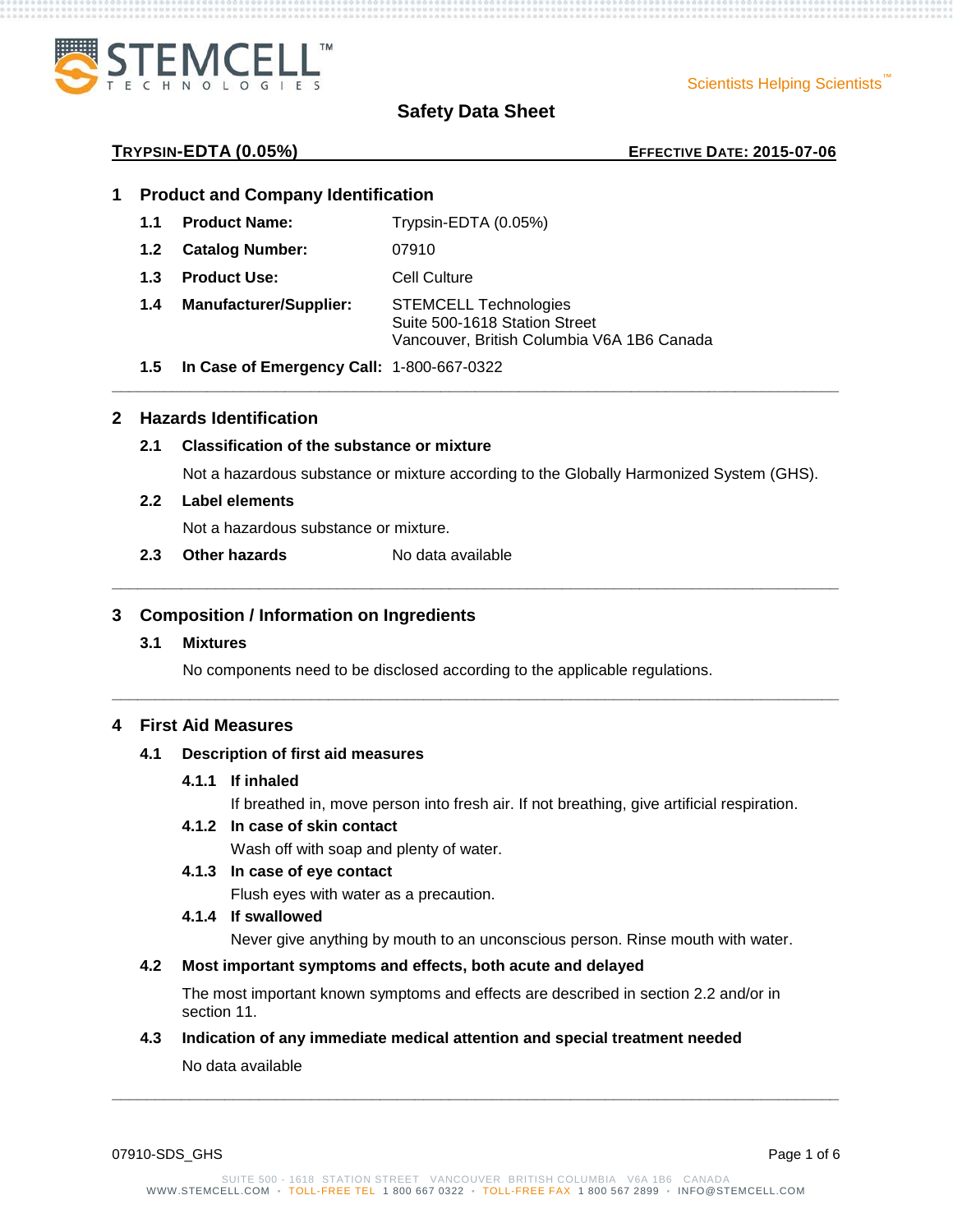Scientists Helping Scientists



# **Safety Data Sheet**

## **TRYPSIN-EDTA (0.05%) EFFECTIVE DATE: 2015-07-06**

# **5 Fire Fighting Measures**

# **5.1 Extinguishing Media**

**5.1.1 Suitable Extinguishing Media**

Use alcohol-resistant foam, carbon dioxide, water, or dry chemical spray.

**5.1.2 Unsuitable Extinguishing Media**

No data available

# **5.2 Special hazards arising from the substance or mixture**

**5.2.1 Flammable Properties and Hazards**

No data available

**5.2.2 Flash Pt**

No data available

- **5.2.3 Autoignition Pt** No data available
- **5.2.4 Explosive Limits**

LEL: No data available UEL: No data available

**5.2.5 Hazardous Combustion Products** No data available

# **5.3 Fire Fighting Instructions**

As in any fire, wear self-contained breathing apparatus pressure-demand (NIOSH approved or equivalent), and full protective gear to prevent contact with skin and eyes.

**\_\_\_\_\_\_\_\_\_\_\_\_\_\_\_\_\_\_\_\_\_\_\_\_\_\_\_\_\_\_\_\_\_\_\_\_\_\_\_\_\_\_\_\_\_\_\_\_\_\_\_\_\_\_\_\_\_\_\_\_\_\_\_\_\_\_\_\_\_\_\_\_\_\_\_\_\_\_\_\_\_\_\_\_**

**\_\_\_\_\_\_\_\_\_\_\_\_\_\_\_\_\_\_\_\_\_\_\_\_\_\_\_\_\_\_\_\_\_\_\_\_\_\_\_\_\_\_\_\_\_\_\_\_\_\_\_\_\_\_\_\_\_\_\_\_\_\_\_\_\_\_\_\_\_\_\_\_\_\_\_\_\_\_\_\_\_\_\_\_** 

# **6 Accidental Release Measures**

### **6.1 Personal precautions, protective equipment and emergency procedures**

Avoid breathing vapors, mist or gas. For personal protection see section 8.

### **6.2 Environmental precautions**

No special environmental precautions required.

# **6.3 Methods and materials for containment and cleaning up**

Keep in suitable, closed containers for disposal.

# **7 Handling and Storage**

### **7.1 Precautions for safe handling**

For precautions see section 2.2.

## **7.2 Conditions for safe storage**

Keep container tightly closed in a dry and well-ventilated place.

# **8 Exposure Controls/Personal Protection**

07910-SDS GHS Page 2 of 6

**\_\_\_\_\_\_\_\_\_\_\_\_\_\_\_\_\_\_\_\_\_\_\_\_\_\_\_\_\_\_\_\_\_\_\_\_\_\_\_\_\_\_\_\_\_\_\_\_\_\_\_\_\_\_\_\_\_\_\_\_\_\_\_\_\_\_\_\_\_\_\_\_\_\_\_\_\_\_\_\_\_\_\_\_**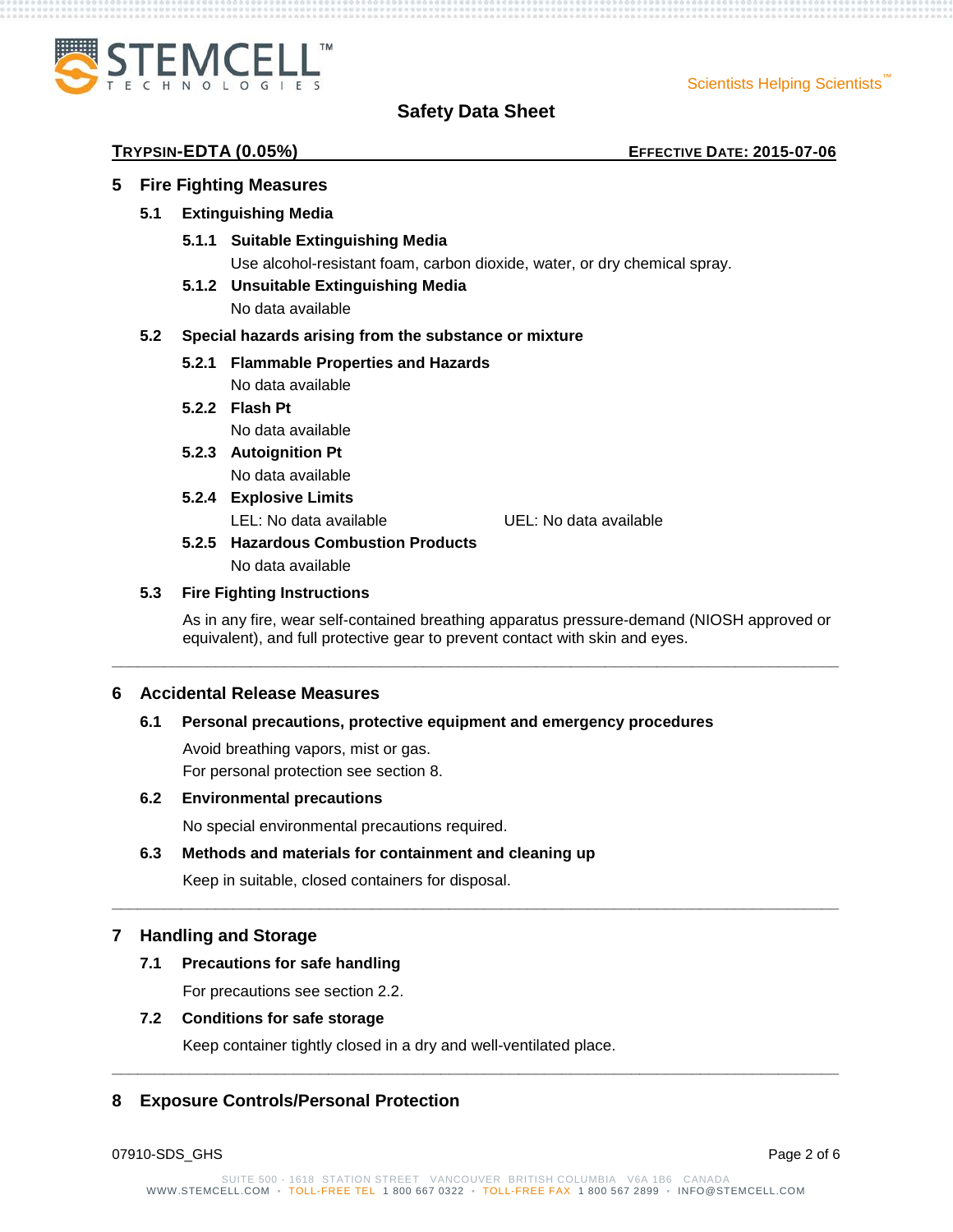

**TRYPSIN-EDTA (0.05%) EFFECTIVE DATE: 2015-07-06**

### **8.1 Exposure limits**

Contains no substances with occupational exposure limit values.

#### **8.2 Engineering controls**

Use mechanical exhaust or laboratory fumehood to avoid exposure.

#### **8.3 Personal protective equipment**

### **8.3.1 Eye/face protection**

Use equipment for eye protection tested and approved under appropriate government standards such as NIOSH (US) or EN 166(EU).

#### **8.3.2 Skin protection**

Handle with gloves. Gloves must be inspected prior to use. Use proper glove removal technique (without touching glove's outer surface) to avoid skin contact with this product. Dispose of contaminated gloves after use in accordance with applicable laws and good laboratory practices. Wash and dry hands.

Impervious clothing. The type of protective equipment must be selected according to the concentration and amount of the dangerous substance at the specific workplace.

#### **8.3.3 Respiratory protection**

Respiratory protection not required. For nuisance exposures use type OV/AG (US) or type ABEK (EU EN 14387) respirator cartridges. Use respirators and components tested and approved under appropriate government standards such as NIOSH (US) or CEN (EU).

**\_\_\_\_\_\_\_\_\_\_\_\_\_\_\_\_\_\_\_\_\_\_\_\_\_\_\_\_\_\_\_\_\_\_\_\_\_\_\_\_\_\_\_\_\_\_\_\_\_\_\_\_\_\_\_\_\_\_\_\_\_\_\_\_\_\_\_\_\_\_\_\_\_\_\_\_\_\_\_\_\_\_\_\_**

### **8.3.4 General hygiene considerations**

General industrial hygiene practice.

**8.3.5 Environmental exposure controls**

No data available

### **9 Physical and Chemical Properties**

### **9.1 Information on basic physical and chemical properties**

| Appearance                                   | Clear, red liquid       |
|----------------------------------------------|-------------------------|
| Odour                                        | No data available       |
| Odour threshold                              | No data available       |
| рH                                           | Approximately 7.2 - 7.6 |
| Melting point/freezing point                 | No data available       |
| Boiling point/boiling range                  | No data available       |
| Flash point                                  | No data available       |
| Evaporation rate                             | No data available       |
| Flammability (solid, gas)                    | No data available       |
| Upper/lower flammability or explosive limits | No data available       |
| Vapour pressure                              | No data available       |
| Vapour density                               | No data available       |
| Relative density                             | No data available       |
| Solubility                                   | No data available       |
|                                              |                         |

07910-SDS GHS Page 3 of 6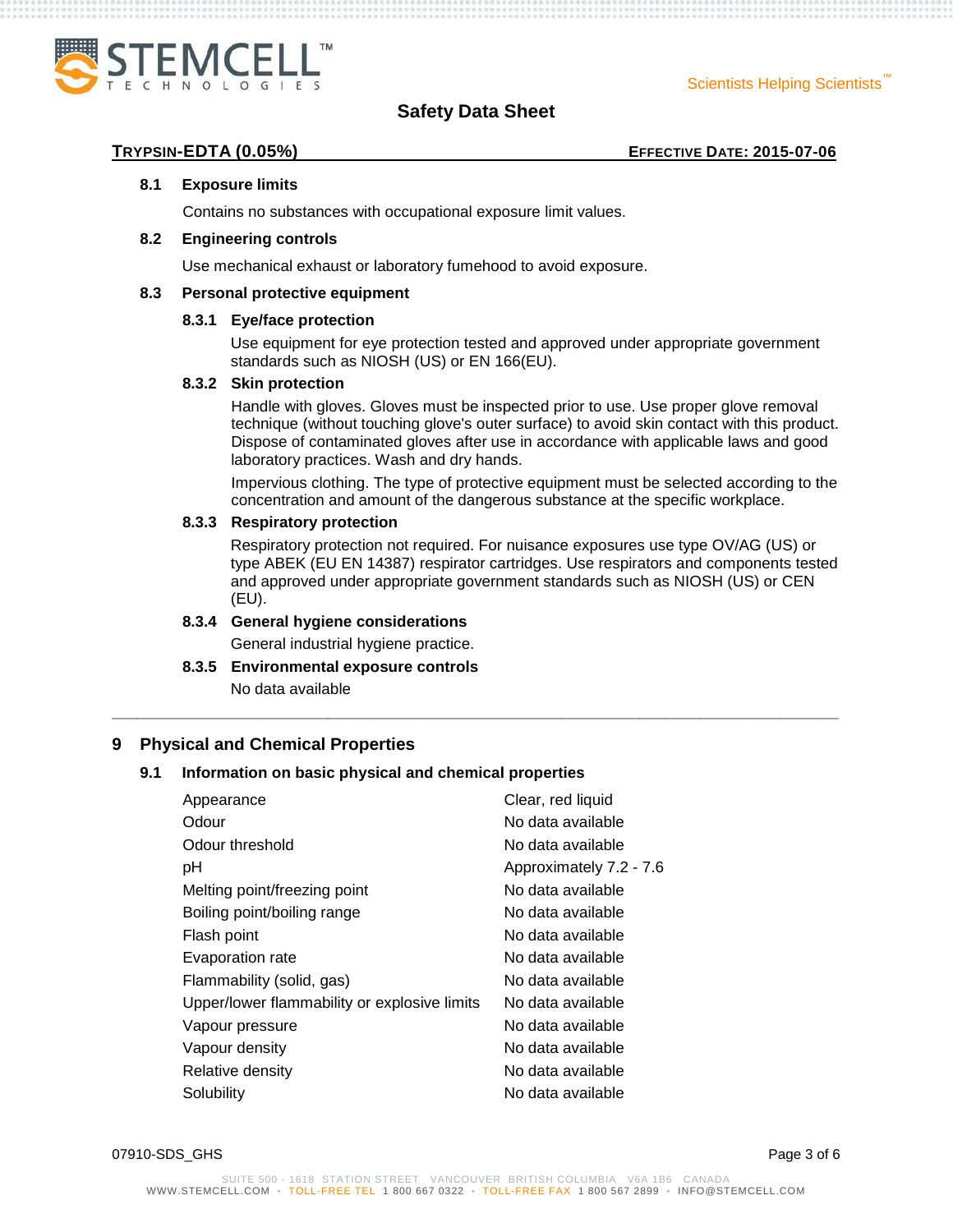



**\_\_\_\_\_\_\_\_\_\_\_\_\_\_\_\_\_\_\_\_\_\_\_\_\_\_\_\_\_\_\_\_\_\_\_\_\_\_\_\_\_\_\_\_\_\_\_\_\_\_\_\_\_\_\_\_\_\_\_\_\_\_\_\_\_\_\_\_\_\_\_\_\_\_\_\_\_\_\_\_\_\_\_\_**

**\_\_\_\_\_\_\_\_\_\_\_\_\_\_\_\_\_\_\_\_\_\_\_\_\_\_\_\_\_\_\_\_\_\_\_\_\_\_\_\_\_\_\_\_\_\_\_\_\_\_\_\_\_\_\_\_\_\_\_\_\_\_\_\_\_\_\_\_\_\_\_\_\_\_\_\_\_\_\_\_\_\_\_\_**

#### **TRYPSIN-EDTA (0.05%) EFFECTIVE DATE: 2015-07-06**

| Partition coefficient: n-octanol/water | No data available |
|----------------------------------------|-------------------|
| Auto-ignition temperature              | No data available |
| Decomposition temperature              | No data available |
| Viscosity                              | No data available |

#### **10 Stability and Reactivity**

| 10.1 Reactivity                         | No data available |
|-----------------------------------------|-------------------|
| 10.2 Chemical stability                 | No data available |
| 10.3 Possibility of hazardous reactions | No data available |
| 10.4 Conditions to avoid                | No data available |
| 10.5 Incompatible materials             | No data available |
| 10.6 Hazardous decomposition products   | No data available |

# **11 Toxicological Information**

# **11.1 Acute toxicity**

| Oral:       | No data available |
|-------------|-------------------|
| Inhalation: | No data available |
| Dermal:     | No data available |
| Other:      | No data available |

- **11.2 Skin corrosion/irritation** No data available
- **11.3 Serious eye damage/eye irritation** No data available
- **11.4 Respiratory and/or skin sensitization** No data available

### **11.5 Germ cell mutagenicity**

No data available

### **11.6 Carcinogenicity**

- IARC: No component of this product presents at levels greater than or equal to 0.1% is identified as probable, possible or confirmed human carcinogen by IARC.
- ACGIH: No component of this product presents at levels greater than or equal to 0.1% is identified as a carcinogen or potential carcinogen by ACGIH.
- NTP: No component of this product presents at levels greater than or equal to 0.1% is identified as a known or anticipated carcinogen by NTP.
- OSHA: No component of this product presents at levels greater than or equal to 0.1% is identified as a carcinogen or potential carcinogen by OSHA.

# **11.7 Reproductive toxicity**

No data available

**11.8 Specific target organ toxicity - single exposure**

No data available

07910-SDS GHS Page 4 of 6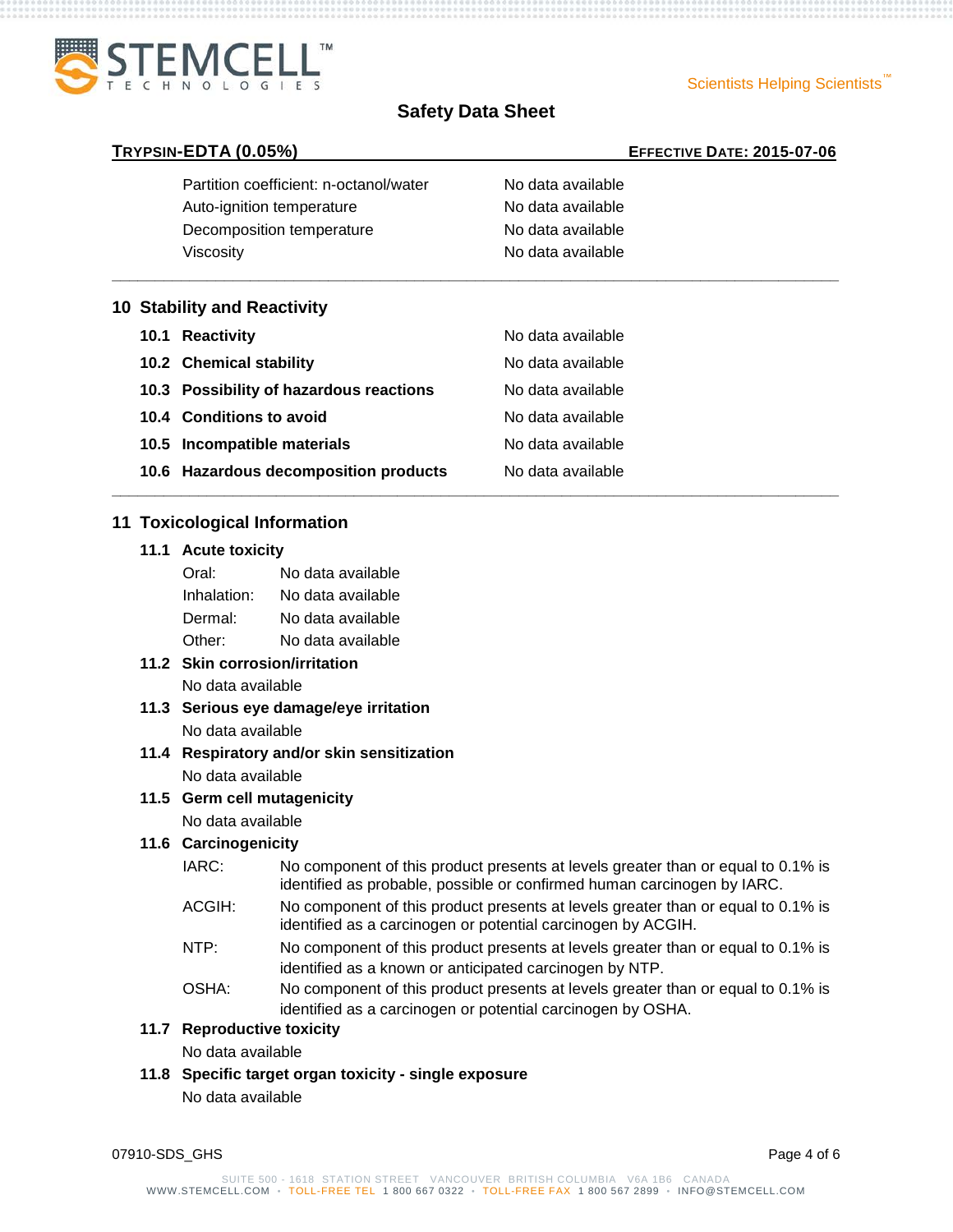

#### **TRYPSIN-EDTA (0.05%) EFFECTIVE DATE: 2015-07-06**

# **11.9 Specific target organ toxicity - repeated exposure**

No data available

# **11.10 Aspiration hazard**

No data available

### **11.11 Potential health effects**

- Inhalation: May be harmful if inhaled. May cause respiratory tract irritation.
- Ingestion: May be harmful if swallowed.
- Skin: May be harmful if absorbed through skin. May cause skin irritation.
- Eyes: May cause eye irritation.

### **11.12 Signs and symptoms of exposure**

To the best of our knowledge, the chemical, physical, and toxicological properties have not been thoroughly investigated.

**\_\_\_\_\_\_\_\_\_\_\_\_\_\_\_\_\_\_\_\_\_\_\_\_\_\_\_\_\_\_\_\_\_\_\_\_\_\_\_\_\_\_\_\_\_\_\_\_\_\_\_\_\_\_\_\_\_\_\_\_\_\_\_\_\_\_\_\_\_\_\_\_\_\_\_\_\_\_\_\_\_\_\_\_**

**\_\_\_\_\_\_\_\_\_\_\_\_\_\_\_\_\_\_\_\_\_\_\_\_\_\_\_\_\_\_\_\_\_\_\_\_\_\_\_\_\_\_\_\_\_\_\_\_\_\_\_\_\_\_\_\_\_\_\_\_\_\_\_\_\_\_\_\_\_\_\_\_\_\_\_\_\_\_\_\_\_\_\_\_**

**\_\_\_\_\_\_\_\_\_\_\_\_\_\_\_\_\_\_\_\_\_\_\_\_\_\_\_\_\_\_\_\_\_\_\_\_\_\_\_\_\_\_\_\_\_\_\_\_\_\_\_\_\_\_\_\_\_\_\_\_\_\_\_\_\_\_\_\_\_\_\_\_\_\_\_\_\_\_\_\_\_\_\_\_**

**11.13 RTECS #** No data available

# **12 Ecological Information**

| 12.1 Toxicity                      | No data available |
|------------------------------------|-------------------|
| 12.2 Persistence and degradability | No data available |
| 12.3 Bioaccumulative potential     | No data available |
| 12.4 Mobility in soil              | No data available |
| 12.5 Other adverse effects         | No data available |

# **13 Disposal Considerations**

### **13.1 Waste disposal method**

Offer surplus and non-recyclable solutions to a licensed disposal company.

### **13.2 Contaminated packaging**

Dispose of as unused product.

### **14 Transport Information**

| 14.1 UN number                  | No data available                      |                                                                                          |
|---------------------------------|----------------------------------------|------------------------------------------------------------------------------------------|
| 14.2 UN proper shipping name    | DOT<br>ADR/RID<br>IMDG.<br><b>IATA</b> | Not dangerous goods<br>Not dangerous goods<br>Not dangerous goods<br>Not dangerous goods |
| 14.3 Transport hazard class(es) | No data available                      |                                                                                          |
| 14.4 Packing group              | No data available                      |                                                                                          |
| 14.5 Environmental hazards      | No data available                      |                                                                                          |
| 14.6 Special precautions        | No data available                      |                                                                                          |
|                                 |                                        |                                                                                          |

07910-SDS GHS Page 5 of 6